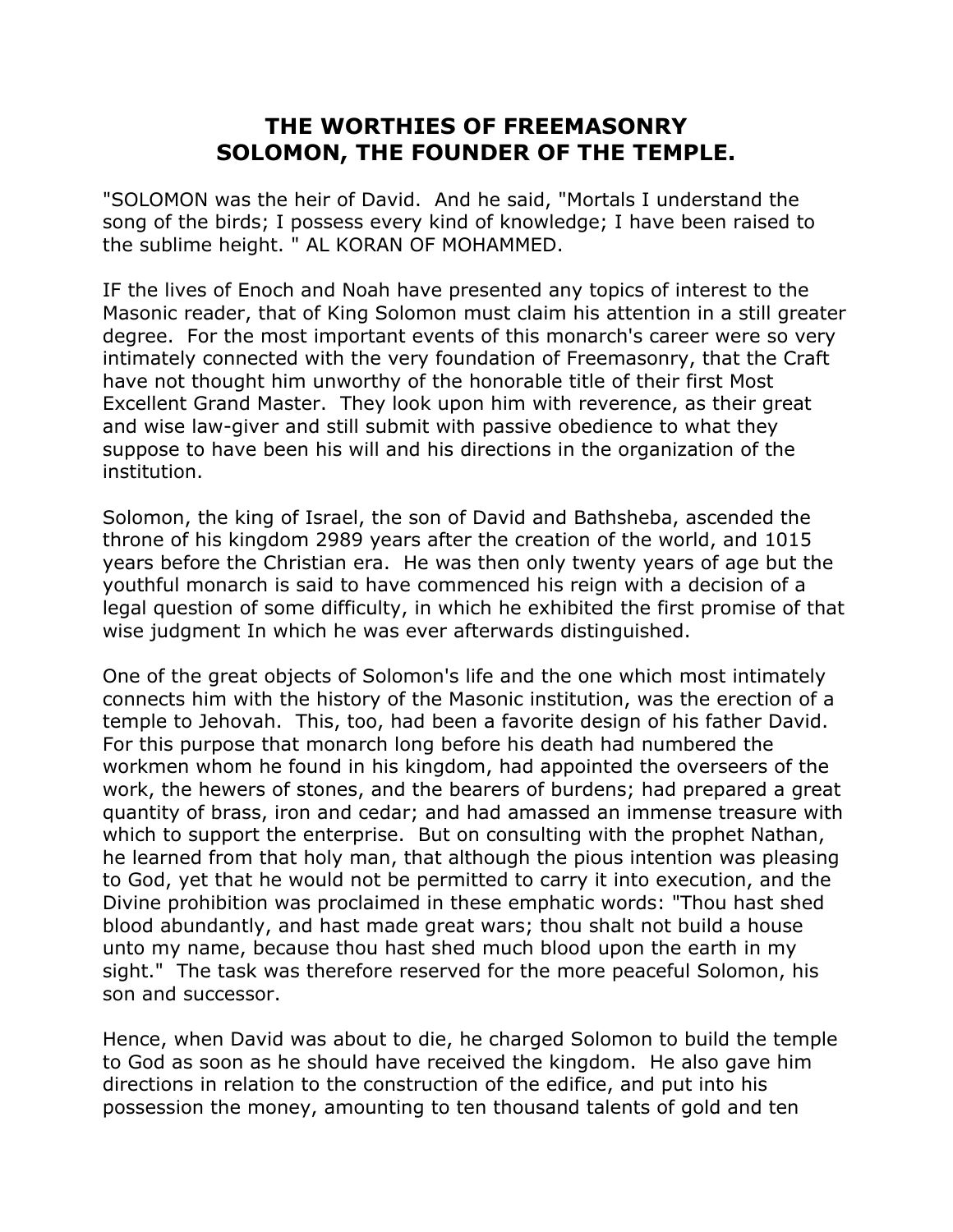times that amount of silver, which he had collected and laid aside for defraying the expense.

Solomon had scarcely ascended the throne of Israel, when he prepared to carry into execution the pious designs of his predecessor. For this purpose, however, he found it necessary to seek the assistance of Hiram, king of Tyre, the ancient friend and ally of his father. The Tyrians and Sidonians, the subjects of Hiram, had long been distinguished for their great architectural skill; and in fact, many of them, as the members of a mystic operative society, the fraternity of Dionysian artificers, had long monopolized the profession of building in Asia Minor. The Jews, on the contrary, were rather more eminent for their military valor than for their knowledge of the arts of peace, and hence King Solomon at once conceived the necessity of invoking the aid of these foreign architects, if he expected to complete the edifice he was about to erect, either in a reasonable time or with the splendor and magnificence appropriate to the sacred object for which it was intended. For this purpose he addressed the following letter to king Hiram:

"Know thou that my father would have built a temple to God, but was hindered by wars and continual expeditions, for he did not leave off to overthrow his enemies till he made them all subject to tribute. But I give thanks to God for the peace I, at present enjoy, and on that account I am at leisure and design to build a house to God, for God foretold to my father that such a house should be built by me; wherefore I desire thee to send some of thy subjects with mine to Mount Lebanon, to cut down timber, for the Sidonians are more skillful than our people in cutting of wood. \* As for wages to the hewers of wood, I will pay whatever price thou shalt determine."

Hiram, mindful of the former amity and alliance that had existed between himself and David, was disposed to extend the friendship he had felt for the father to the son, and replied, therefore, to the letter of Solomon, in the following epistle:

"It is fit to bless God, that he hath committed thy father's government to thee, who art a wise man and endowed with all virtues. As for myself, I rejoice at the condition thou art in, and will be subservient to thee in all that thou sendest to me about; for when, by my subjects, I have cut down many and large trees of cedar and cypress wood, I will send them to sea, and will order my subjects to make floats of them, and to sail to what places soever of thy country thou shalt desire, and leave them there, after which thy subjects may carry them to Jerusalem. But do thou take care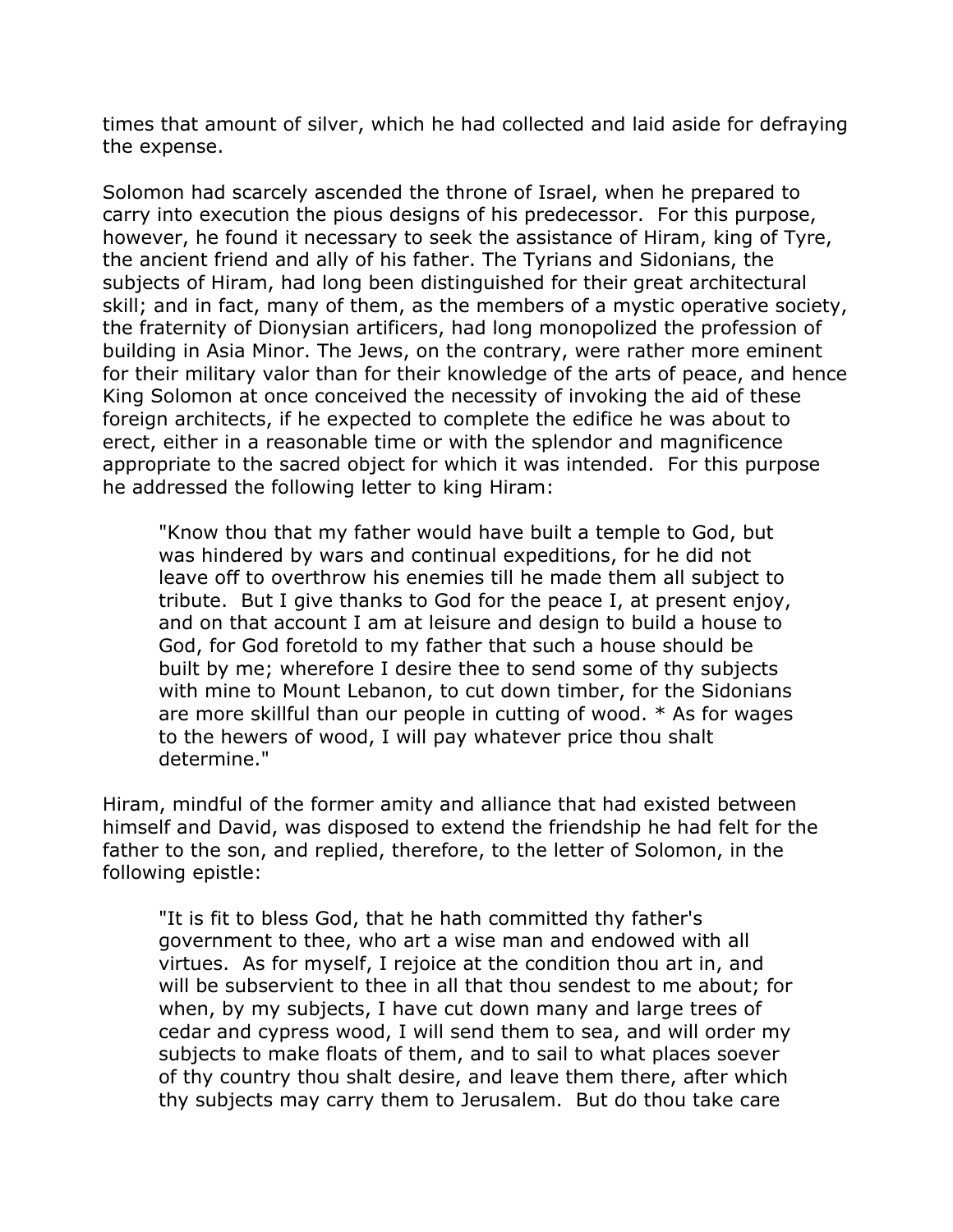to procure us corn for this timber, which we stand in need of, because we inhabit in an island." \*\*

Hiram lost no time in fulfilling the promise of assistance which he had thus given; and accordingly we are informed that Solomon received thirty-three thousand six hundred workmen from Tyre, besides a sufficient quantity of timber and stone to construct the edifice which he was about to erect. Hiram sent him, also, a far more important gift than either men or materials, in the person of an able architect, "a curious and cunning workman," whose skill and experience were to be exercised in superintending the labors of the craft, and in adorning and beautifying the building. Of this personage, whose name was also Hiram, and who plays so important apart in the history of Freemasonry, we shall have occasion in our next article to speak more particularly.

King Solomon commenced the erection of the temple on Monday, the second day of the Hebrew month Zif, which answers to the twenty-first of April, in the year of the world 2992, and 1012 years before the Christian era. Advised in all the details, as Masonic tradition informs us, by the wise and prudent counsels of Hiram king of Tyre, and Hiram Abif, who, with himself, constituted at that time the three Grand Masters of the Craft, Solomon made every arrangement in the disposition and government of the workmen, in the payment of their wages, and in the maintenance of concord and harmony which should insure dispatch in the execution and success in the result. That no confusion might arise in consequence of the great number employed, which has been estimated by some writers at not less than two hundred and seventeen thousand two hundred and eighty-one, the workmen were divided into three classes, distinguished by their different degrees of proficiency and skill. To each of these classes, peculiar signs and words of recognition were intrusted, and of each distinct duties and labors were required. The most admirable methods of paying the craft were adopted, so that every possibility of imposition on the part of the craftsman, or of injustice on that of the rulers, was easily avoided. All the stones were hewn, squared, and numbered in the quarries of Tyre, and the timbers felled and prepared in the forests of Lebanon, whence they were carried by sea, on floats, as King Hiram had promised, to Joppa, and thence by land to Jerusalem, where they were deposited and secured in their appropriate places by wooden mauls, so that as Scripture, as well as Masonic tradition informs us, "there was neither hammer nor ax nor any tool of iron heard in the house while it was in building." Another tradition seeks to impress upon our minds the favor with which the undertaking was viewed by the Deity, by affirming, that while the building was in progress, it did not rain in the day-time lest the workmen should be interrupted in their labors.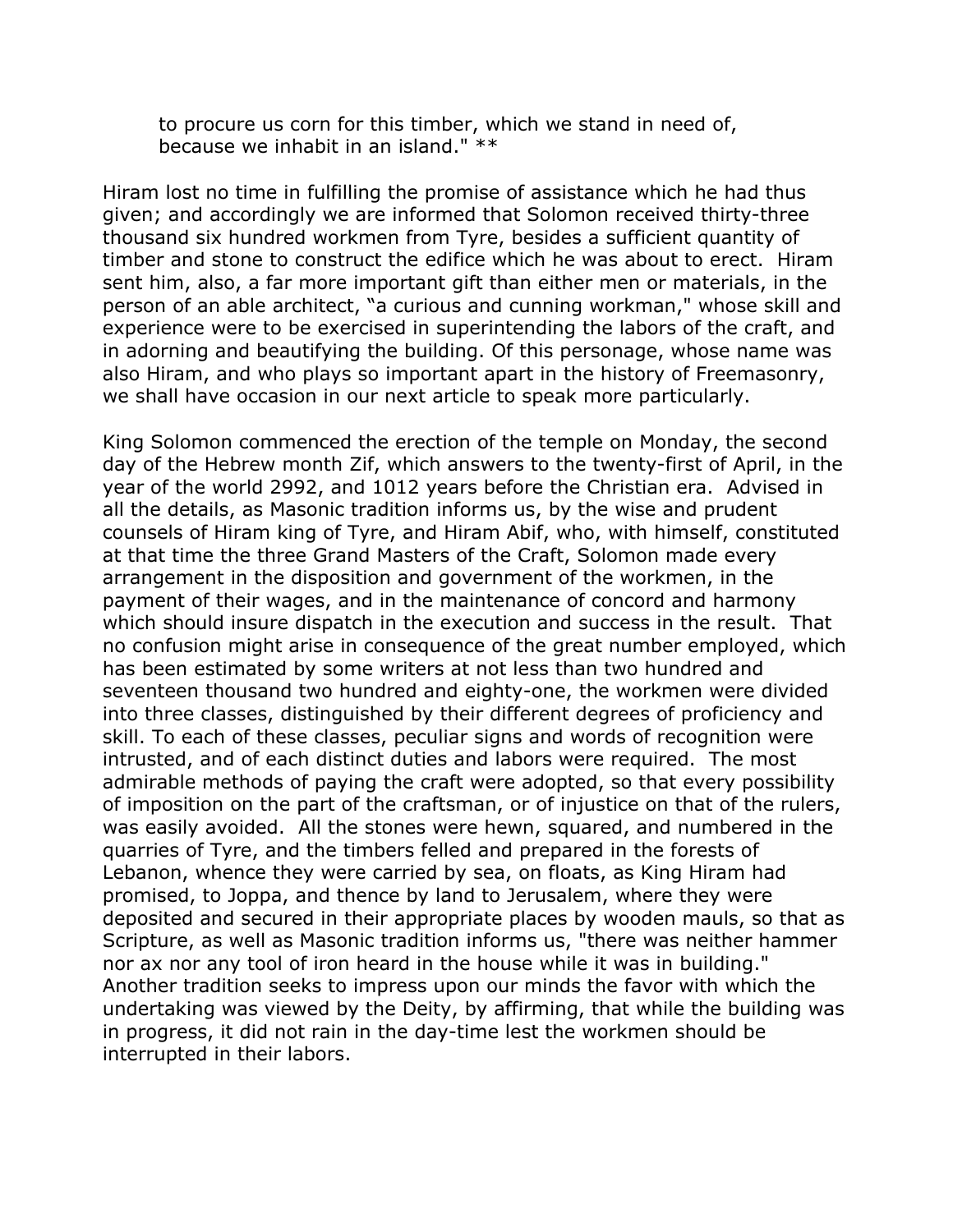To Hiram Abif was intrusted the general superintendence of the building, while subordinate stations were assigned to other eminent Artists and Masons. Their names and offices have been handed down in the traditions of the Order.

Adoniram, who is said to have been the brother-in-law of Hiram Abif, appears, under the title of "Inspector," to have held the next position in dignity to that illustrious personage. We are informed that he commanded the workmen at Jerusalem, at their first organization, before the arrival of H.A., and that afterwards he had the inspection of the works at Mount Lebanon, where the monthly levy of ten thousand Jews, in connection with the Tyrian craftsmen, were employed in the preparation of timbers. \*\*\*

Tito Zadok, the High Priest, and Prince of the Harodim, or nobles, was appointed to control the three hundred architects who were appointed to superintend the disposition of the materials, and at the same time Solomon instituted a school of architecture for the instruction of the workmen, so that as the temple was advancing in its progress towards completion, the Craft were augmenting their knowledge and experience of the "royal art."

Masonic tradition informs us that the Jewish workmen who were employed were divided into twelve classes, according to their several tribes, and that twelve illustrious knights were appointed to render to Solomon a daily account of the work which had been done by their respective tribes.

In short, the utmost perfection of human wisdom was displayed by this enlightened monarch in the disposition of every thing that related to the construction of the stupendous edifice. Men of the most comprehensive minds, imbued with the greatest share of zeal and fervency, and inspired with the strongest fidelity to his interests, were employed as masters to instruct and superintend the workmen; while those who labored in inferior stations were excited to enthusiasm by the promise of promotion and reward.

We do not lose sight at this period, of the stone of foundation, to which reference has already been made in the lives of Enoch and Noah. Tradition informs that coming into the possession of King Solomon, with the knowledge of that ineffable name which was inscribed upon its surface, he took the securest precautions to preserve it from future destruction by accident, or from the pollution of unhallowed curiosity, by depositing it in "a place of silence and secrecy," which, in a mode that we are not at liberty to explain, he caused to be constructed.

While every thing in relation to the temple was in this happy progress to completion, an event occurred of a most lamentable nature, which at once threw the whole of the craft into confusion, suspended the works for a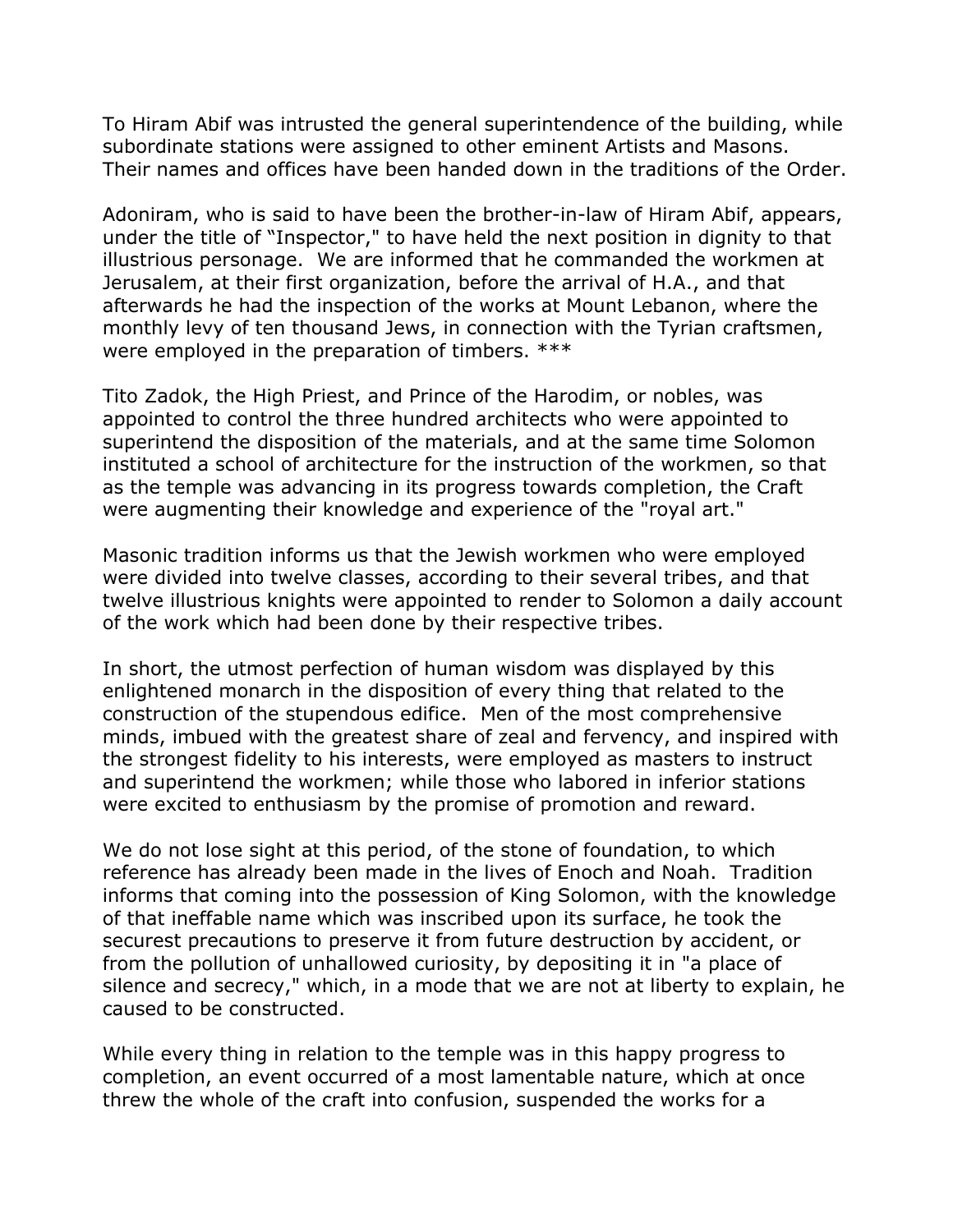temporary period, and became a source of the deepest grief to King Solomon. An act of treachery was unexpectedly committed, which impaired for a time the harmony and order with which the undertaking had heretofore been conducted, and deprived the monarch of his most faithful friend and wisest counsellor. But the judgment and decision, for which Solomon had heretofore been distinguished, did not desert him at this trying moment, and by a well digested and admirably executed plan he succeeded in arresting the criminals and inflicting on them that punishment which their crimes so richly merited; while by the previous exercise of his prudence and sagacity he was enabled to prevent the irretrievable loss of that sacred symbol, for the surreptitious possession of which the offence had been committed, and by means of that stone of foundation which had already been its conservator in the days of Enoch to secure it for the discovery of future times.

King Solomon, immediately after the death of his valued friend, made the necessary preparations to supply his place as far as it could possibly be accomplished. T he ineffable degrees supply us with a large amount of information in relation to the means thus adopted by Solomon for carrying on the works of the temple. For this purpose he instituted new degrees and appointed new officers, among whom he divided the labors that had formerly been executed by one man. The architectural work was placed under the control of several persons who were styled intendants of the building, and who were selected from among the class of architects who had been previously placed under the care of Tito Zadok, while the administration of justice was intrusted to another class who were called Provosts and Judges. In this manner the progress of the building continued uninterruptedly until its completion.

The temple was at length finished in the month Bul, answering to our November, in the year of the world 3000, being a little more than seven years from its commencement.

As soon as the magnificent edifice was completed, and fit for the sacred purposes for which it was intended, King Solomon determined to celebrate the consummation of his labors in the most solemn manner. For this purpose he directed the ark to be brought from the king's house where it had been placed by King David, and to be deposited with impressive ceremonies in the holy of holies, beneath the expanded wings of the cherubim. This important event is commemorated in the beautiful ritual of the Most Excellent Master's degree.

Our traditions inform us that when the temple was completed, Solomon assembled all the heads of the tribes, the elders and chiefs of Israel, to bring the ark up out of Zion, where King David had deposited it in a tabernacle until a more fitting place should have been built for its reception. This duty,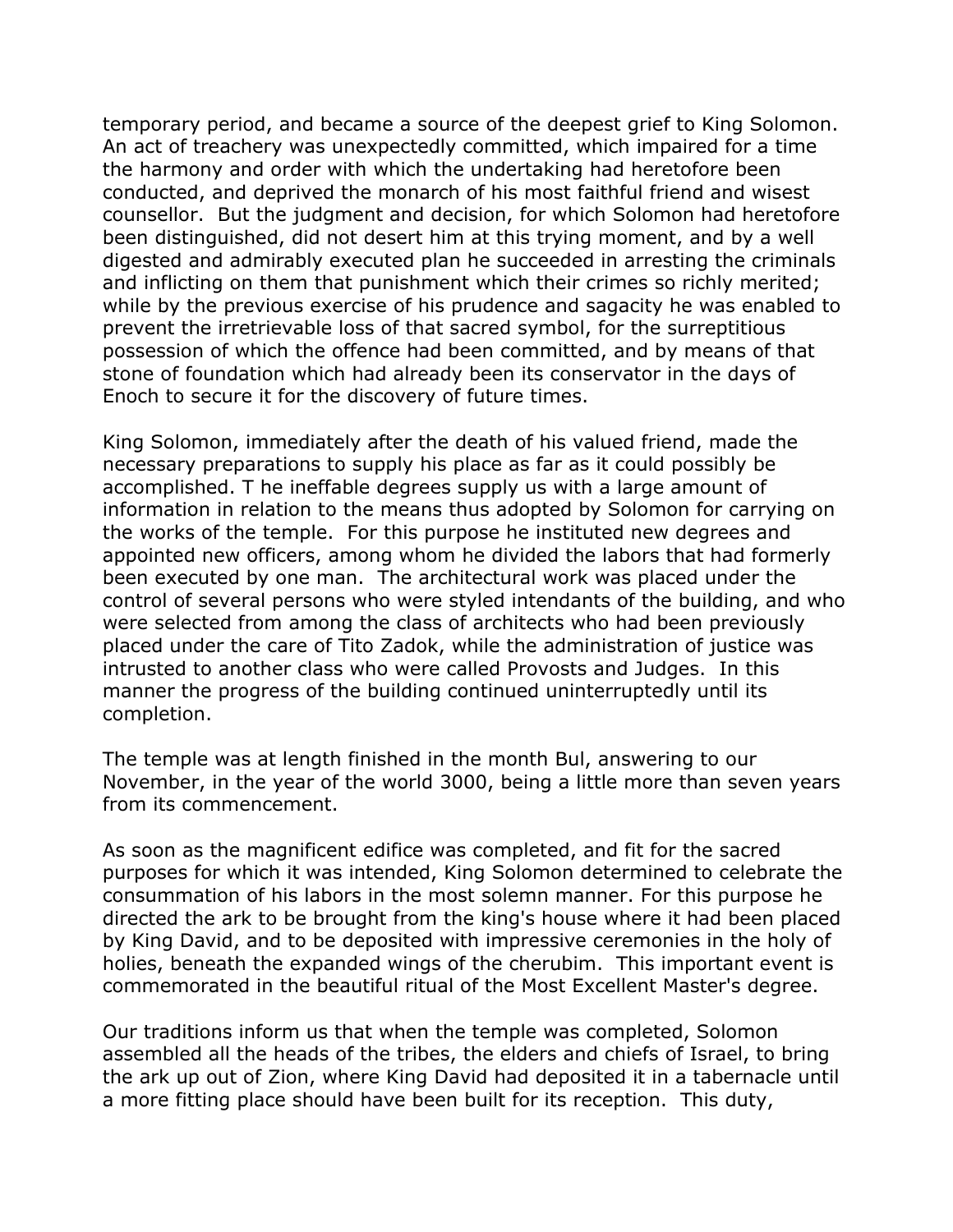therefore, the Levites now performed, and delivered the ark of the covenant into the hands of the priests, who fixed it in its place in the centre of the holy of holies.

It was during the construction of this edifice that we believe the system of Freemasonry to have been thoroughly revised and placed under its present organization. The great truths which had been preserved by Enoch and Noah, and handed down through along succession of patriarchs, had, as we have already seen, been lost to the rest of the world since the time of the dispersion and confusion of the tower of Babel. But the Tyrian workmen who arrived at Jerusalem, in possession only of the dim and imperfect light which they had derived from what has been called the spurious Freemasonry of the Pagan mysteries, were here, at Mount Moriah on the threshing floor of Ornan the Jebusite,to recover their lost knowledge, and once more to find the universal language and the true doctrines of Freemasonry.

"The whole system of Freemasonry," says Archdeacon Mant, "underwent some revisal under the command of Solomon, who, being acquainted with many of the most famous systems of mysterious instruction, was enabled from that knowledge to settle among the true believers an improved form of Masonic discipline; and from this point, accordingly, our present system of Freemasonry is undoubtedly to be dated."

By the construction of this magnificent edifice, Solomon and the Masons engaged with him in the undertaking acquired immortal honor. The Order was now firmly established and thoroughly regulated, and the wisdom of the illustrious founder became the theme of admiration to surrounding nations. It was this wide-spread reputation that induced the Queen of Sheba, a country supposed by most commentators to be situated in the southern part of Arabia, to visit Jerusalem and inspect the celebrated works of which she had heard so many encomiums. And Masonic lore informs us that, when she first beheld the stupendous edifice, which glittered with gold, and seemed, from the accurate adjustment of all its joints, to be composed of but a single piece of marble, she raised her eyes and bands in an attitude of admiration, and exclaimed, "Most excellent Master!"

Here, then, the immediate and personal connection of King Solomon with the Craft begins to draw to a conclusion. It is true, that be subsequently employed those worthy Masons whom, at the completion and dedication of the temple, he had received and acknowledged as Most Excellent Masters, in the erection of a magnificent palace and other edifices, but in process of time he fell into the most grievous errors; abandoned the path of truth; encouraged the idolatrous rites of spurious Masonry; and, induced by the persuasion of those foreign wives and concubines whom he had espoused in his later days, he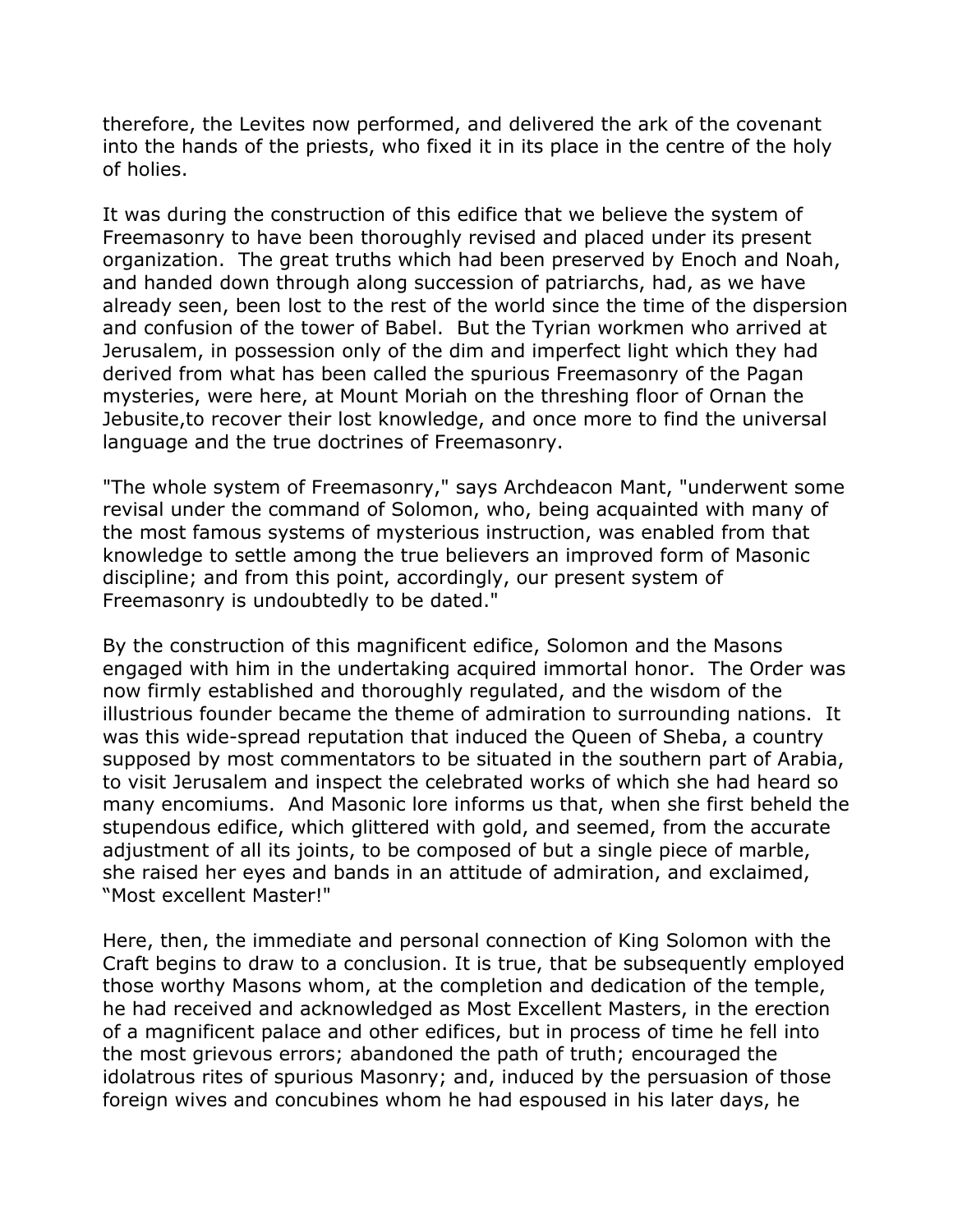erected a fane for the celebration of these heathen mysteries, on one of the hills that overlooked the very spot where, in his youth, he had consecrated a temple to the one true God. It is however believed that before his death he deeply repented of this temporary aberration from virtue, and, in the emphatic expression, "Vanity of vanities! All is vanity," he is supposed to have acknowledged that in his own experience he had discovered that falsehood and sensuality, however they may give pleasure for a season, will, in the end, produce the bitter fruits of remorse and sorrow.

That King Solomon was the wisest monarch that swayed the sceptre of Israel, has been the unanimous opinion of posterity. So much was he beyond the age in which he flourished, in the attainments of science, that the Jewish and Arabic writers have attributed to him a thorough knowledge of the secrets of magic by whose incantations they suppose him to have been capable of calling spirits and demons to his assistance; and the Talmudists and Mohammedan doctors record many fanciful legends of his exploits in controlling these ministers of darkness. As a naturalist, he is said to have written a work on animals, of no ordinary character, which has however perished; while his qualifications as a poet were demonstrated by more than a thousand poems which he composed, of which his epithalamium on his marriage with an Egyptian princess, and the Book of Ecclesiastes, alone remain. He has given us in his Proverbs an opportunity of forming a favorable opinion of his pretensions to the character of a deep and right thinking philosopher, while the long peace and prosperous condition of his empire for the greater portion of his reign, the increase of his kingdom in wealth and refinement, and the encouragement which he gave to architecture, the mechanic arts, and commerce, testify his profound abilities as a sovereign and statesman.

After a reign of forty years he died, and with him expired forever the glory and the power of the Hebrew empire. But the Masons whom he had instructed and organized, dispersing into various countries, in search of employment, carried with them the most grateful remembrance of his wisdom and his youthful virtues, and conveyed to the remotest lands the blessings of the noble institution that he had founded, and which ,lost by the wickedness of his ancestors at the tower of Babel, was by his piety again discovered on the threshing floor of Ornan the Jebusite.

<sup>\*</sup> That the Israelites, not long before the building of the temple, were deplorably deficient in the mechanic arts, is evident from the declaration in Samuel, that in the time of Saul, - "there was no smith found throughout all the land of Israel." 1 Sam .xiii: 19. But during the reign David, perhaps from their intercourse with the Tyrians, their skill had considerably increased.